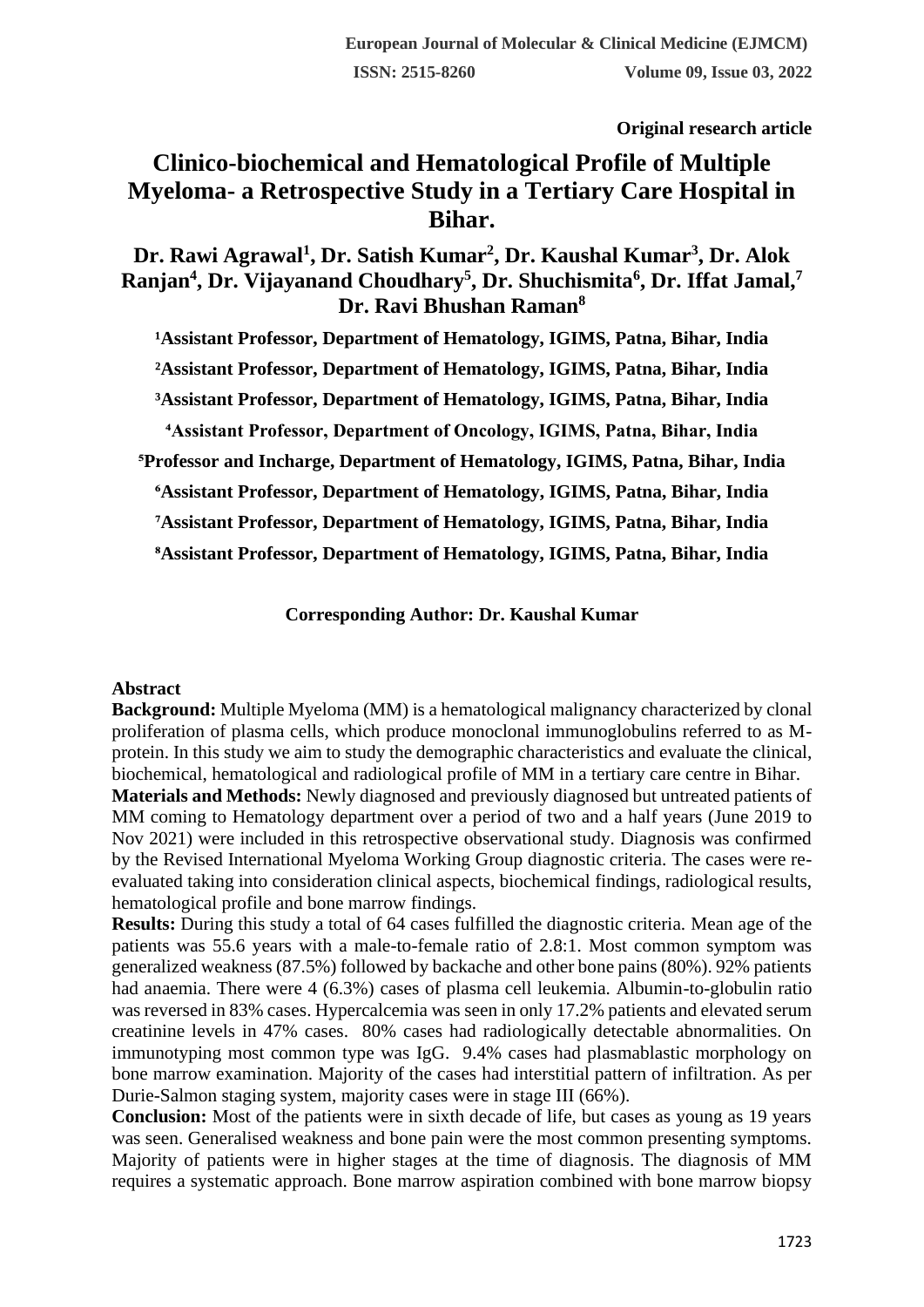provides necessary information on the level of bone marrow involvement by plasma cells and its morphological characteristics. They should be employed as a routine procedure in all cases. **Keywords:** Multiple myeloma, Monoclonal gammopathy, Plasma cell dyscrasia, Bihar, hematological malignancy.

# **1.Introduction:**

Plasma cell dyscrasias (PCD) are a spectrum of disorders characterized by malignant proliferation of monoclonal plasma cells. This may or may not be accompanied by secretion of monoclonal immunoglobulins known as M-protein. The spectrum of PCD includes Monoclonal gammopathy of undetermined significance (MGUS), Multiple Myeloma (MM), Solitary Plasmacytoma of Bone, Extramedullary Plasmacytoma, Waldenstrom's Macroglobulinaemia, Primary Amyloidosis and Heavy chain Disease.<sup>[1]</sup>

MM is a disease of malignant plasma cells. It accounts for 1% of all malignant disorders and 10–15% of hematological malignancies. Incidence of MM is 1.1 per 100,000 in Asia and 1.0 per 100,000 in India, whereas in the west it is 4.1/100,000. It typically starts as an asymptomatic precursor condition; either MGUS or smouldering MM. Symptoms can be attributed to CRAB features (hyperCalcemia, Renal failure, Anemia, and Bone lesion).[2-4]

Some of the differences in presentation in India compared to the west are; younger age at diagnosis and higher proportion of patients with anemia. Most patients present with bone pains, anemia, and renal failure.[5,6]

The diagnosis of MM involves assessment of clinical burden of disease, hematological and biochemical analysis, radiological assessment of bone lesions, determination of monoclonal immunoglobulins by serum protein electrophoresis and assessment of plasma cells in the bone marrow or extramedullary tissue. <sup>[7]</sup> Recent developments and technological advances in assessment of disease include magnetic resonance imaging, immunophenotyping and fluorescent in situ hybridization.[8] However, morphological analysis of bone marrow aspirate and trephine biopsy remains the gold standard for quantifying the plasma cells, assessing the degree of differentiation and pattern of infiltration of the malignant cells.<sup>[9]</sup> Immunohistochemistry aids to assess clonality of plasma cells. Bone marrow histology correlates well with the clinical stage of MM and offers useful prognostic information. Plasma cell morphology in bone marrow aspirate has significant correlation with clinical stage and survival.<sup>[10]</sup>

### **2.Materials and Methods:**

The present study is a retrospective observational study conducted at a tertiary care centre in Bihar, over a period of two and a half years (June 2019 to November 2021) after Institutional Ethics Committee clearance.

Patients of suspected or diagnosed MM (prior to starting treatment) coming to Hematology Department were included in the study. Unsuspected cases, diagnosed incidentally on bone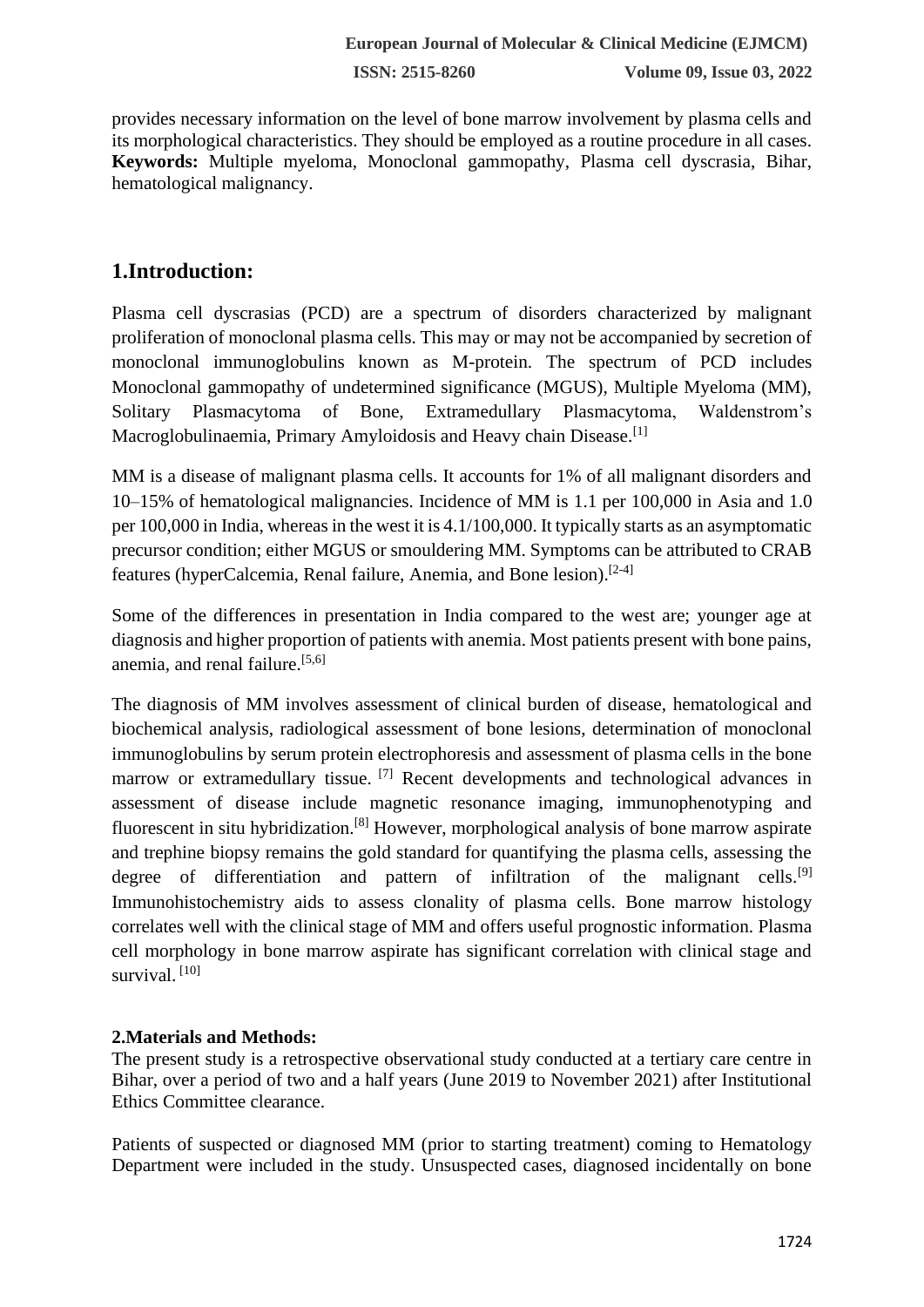**ISSN: 2515-8260 Volume 09, Issue 03, 2022**

marrow examination were also included. Diagnosis was made on the basis of Revised International Myeloma Working Group diagnostic criteria for multiple myeloma.[11]

The relevant history, clinical data, biochemical parameters and radiological findings were obtained from records. The findings of Hematological investigations such as haemoglobin, total and differential cell counts, erythrocyte sedimentation rate, platelet count, peripheral blood smear (PBS) were obtained. Report of Serum protein electrophoresis to detect M-band was recorded. The Bone Marrow Aspirate (BMA) smears (stained with Leishman's stain) were reviewed. Bone marrow plasma cell percentages were calculated from a 500-cell differential count on conventional Leishman-stained bone marrow aspirate smears by complete scan of the entire smears. In bone marrow biopsy (BMB) sections (if done) percentage of cellular marrow occupied by plasma cells was estimated by examining Hematoxylin and eosin sections. Dominant pattern of plasma cell distribution in the bone marrow was studied. Immunohistochemistry sections (CD38, CD138, kappa and lambda) were studied when available. Complete data was compiled and analysed.

#### **3. Results:**

A total of 64 cases of MM were diagnosed during the study period. The age of the patients ranged from 19 to 73 years with a mean of 55.6 years. 47 (73.4%) patients were males and 17 (26.6%) were females with a male-to-female ratio of 2.8:1.

56 (87.5%) had generalized weakness and easy fatigability, 51 (80%) patients presented with backache and other bone pains, 26 (41%) had symptoms of spinal cord compression and 11 (17.2%) had fever.

59 (92%) patients had anaemia as per the criteria satisfying myeloma-related tissue or organ impairement<sup>1</sup> (Hb<10g/dl). 42 (66%) patients had severe anemia (Hb<7g/dl). 5 (8%) patients had thrombocytopenia. Majority of the cases had normal total leukocyte count. 4 (6.3%) patients had leukocytosis. 6 (9.4%) patients had leukopenia out of which 3 (4.7%) patients had pancytopenia.

There were 4 (6.3%) cases of plasma cell leukemia. First was a 19 years old female presenting with weakness, second and third cases were in  $6<sup>th</sup>$  decade of life and presented with intracranial bleed, and fourth case (55years) presented with generalised weakness.

ESR was elevated in 46 (72%) cases. Albumin-to-globulin ratio was reversed in 53 (83%) cases. Hypercalcemia was seen in 11 (17.2%) patients and elevated serum creatinine levels was present in 30 (47%) cases. 51 (80%) cases had radiologically detectable abnormalities; 39 (61%) had lytic lesions, 21 (33%) had pathological fractures and 20 (31%) had osteoporosis. Of lytic lesions, most frequent area was spine in 25 (39%) cases.

Serum protein electrophoresis was available for 55 patients, of which 51 cases revealed positive M-Band. On immunotyping, (available for 34 patients) the most common type was IgG. Bone marrow plasmacytosis was  $>10\%$  in all cases. In 15 (23.4%) cases bone marrow examination showed  $\geq 60\%$  plasma cells. 6 (9.4%) cases had plasmablastic morphology ( $\geq 2\%$  of plasmablasts). Bone marrow biopsy was done in 38 cases. Majority had interstitial pattern of infiltration (28 cases), 3 had nodular pattern of infiltration, whereas 7 had diffuse pattern. 6 cases were scantly cellular on BMA. The BMB of these cases showed fibrosis with presence of >10% plasma cells.

As per Durie-Salmon staging system;<sup>[12]</sup> 13 (20%) cases were found to be in stage I, 9 (14%) patients were found to be in stage II and 42 (66%) cases were in stage III.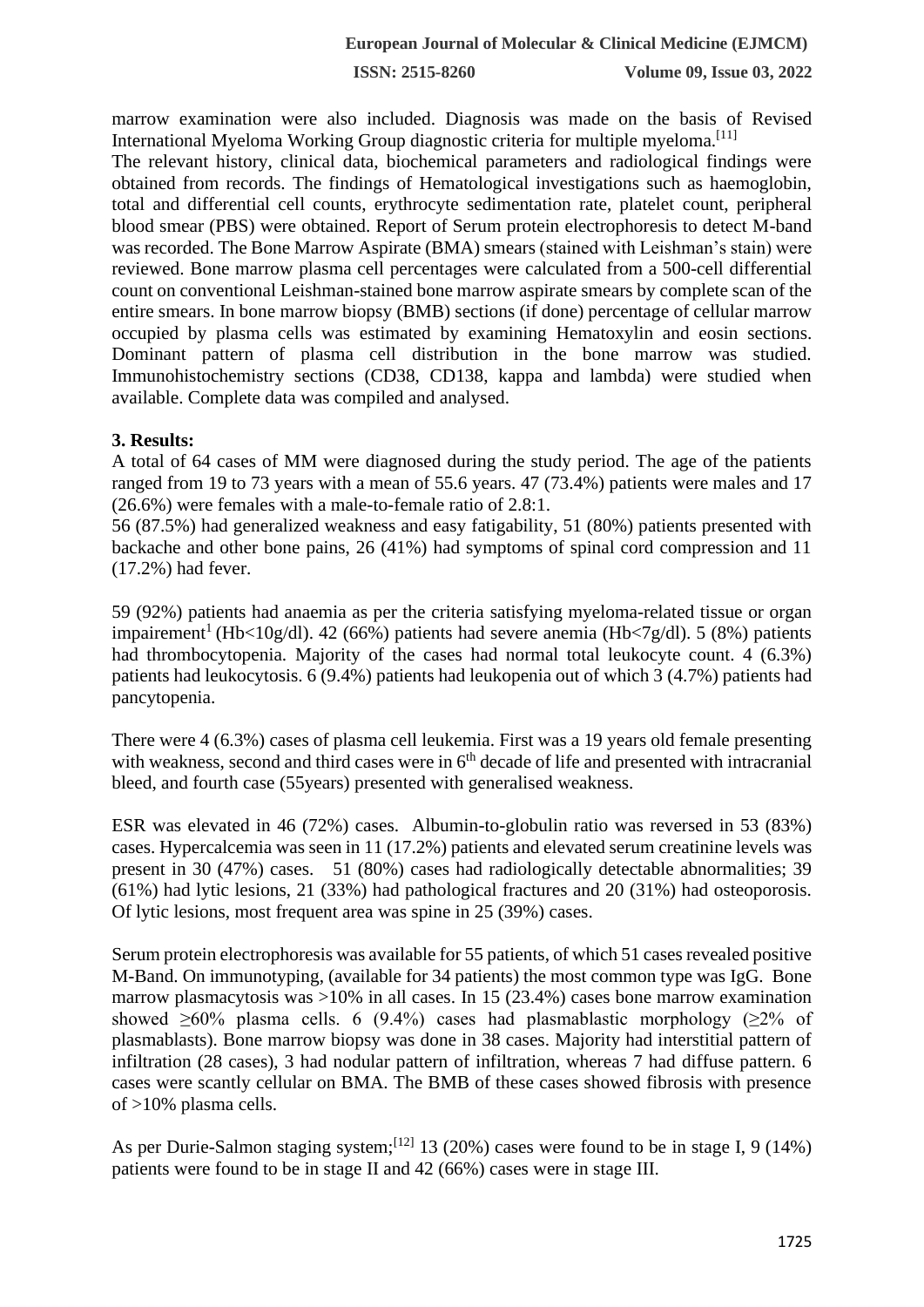#### **4. Discussion:**

Various studies from India have reported the mean age to be younger by a decade than the west. Individual studies even show considerable adolescent and young adult MM in India. In our study the mean age was 55.6 years. Other hospital-based studies have previously reported similar MM onset in Indian patients (median ∼55 years). The reported median MM onset age of in Indians is not only earlier than the West but also quite earlier than that in other Asian countries. Epidemiology and outcomes of MM in India are often different from the West due to an earlier age of onset and limited resources.<sup>[13-16]</sup>

In our study 92% cases had anemia. Anemia reflects the marrow burden of the disease. It may also be secondary to renal failure. In a developing country like India, anemia may be multifactorial in origin. So relevant investigations (iron profile, RBC indices, peripheral blood smear) should be done to assess the etiology of anemia before attributing it solely to  $MM$ <sup>[17]</sup> Although anemia is not included in the current revised International Staging System staging, it is a crucial prognostic factor, as presence of anemia at diagnosis leads to significantly poorer overall survival in patients with MM. Thrombocytopenia, which may be due to marrow infiltration by myeloma cells, was observed in 8% cases in our study, as in previous studies.

Hypercalcemia, even though an important diagnostic criterion was seen only in 17.2% patients. Fousad et al and Kyle et al. also reported hypercalcemia only in 18.8% and 13% of patients respectively. Low calcium levels might be due to renal impairment or secondary to Vitamin D deficiency. Hospital based studies have reported certain unique features in Indian MM patients, like greater proportion of anemia and skeletal abnormalities, higher serum creatinine and lesser proportion of hypercalcemia. In this study serum creatinine was elevated in 47% cases. The presence of CRAB features has long been suggested as poor prognostic markers, owing to the end-organ involvement and also as they are manifestations of advanced disease. Serum electrophoresis and subsequent immunotyping showed predominant involvement of IgG, as in other studies. [18-20]

Bone marrow examination provides information on the level of bone marrow involvement by plasma cells and its morphological specificities. BMA is essential for appropriate evaluation of plasma cell differentiation. The cytomorphologic features of plasma cells range from mature to atypical to plasmablastic. On the basis of plasma cell morphology in BMA, myelomas can be classified into mature, intermediary, immature and plasmablastic. Plasmablastic MM is a morphological subset of myeloma, in which the BMA shows  $\geq 2\%$  of plasmablasts. Plasmablasts are characterized by fine reticular nuclear chromatin, large nucleus (greater than 10 μm), large nucleolus (greater than 2 μm), no or very little perinuclear hof and cytoplasm less than one half of the nuclear area. The prevalence of plasmablastic morphology in our study was 9.4%. Many of the previous western studies have shown that plasmablastic morphology of plasma cells in BMA strongly correlates with poor survival. Eastern cooperative oncology group have also confirmed that plasmablastic morphology is a powerful and independent adverse prognostic factor for survival in MM patients.<sup>[21-23]</sup>

It has been seen that there is a huge variability in the plasma cell percentage being reported, between pathologists for the same patient. So, some experts felt that a combination of BMA, BMB and flow cytometry should be used and highest enumeration of plasma cells of all measurements should be considered.[24] BMA is superior to BMB for identification of plasma cell morphology. However, in cases of fibrosis, BMA yields scantly cellular aspirates and these are preferably estimated in BMB. BMB also enables plasma cell infiltrate classification into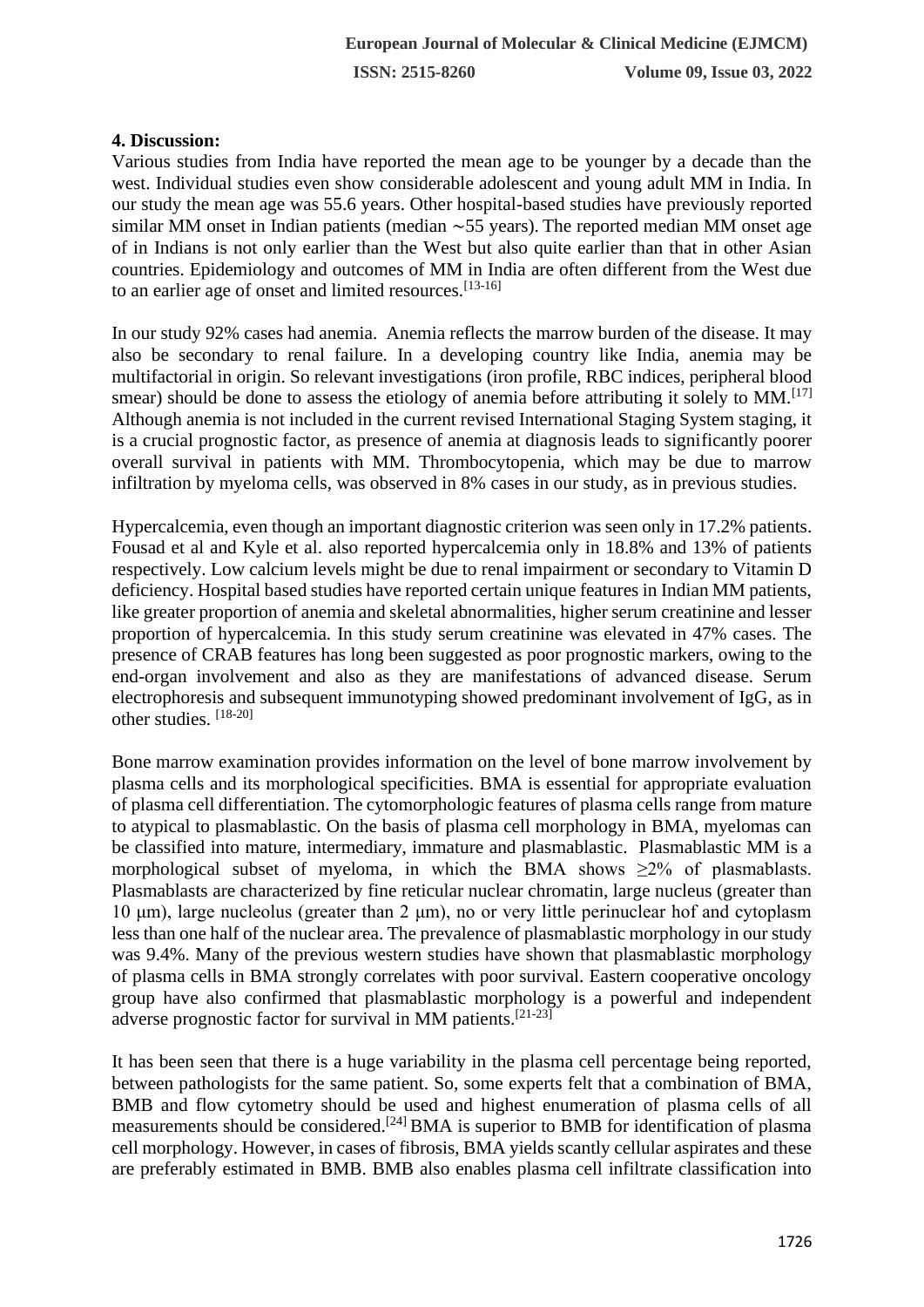#### **European Journal of Molecular & Clinical Medicine (EJMCM)**

**ISSN: 2515-8260 Volume 09, Issue 03, 2022**

interstitial, nodular and diffuse types. The type of infiltration pattern is in proportion to the stage of the disease. The interstitial and nodular patterns are observed when hematopoiesis is still preserved. In contrast, diffuse infiltration of marrow results in suppression of hematopoiesis. Transformation from interstitial or nodular towards diffuse infiltrate is observed as the disease progresses.[25] IHC (CD38, CD138, kappa and lambda) helps to identify plasma cells and assess their clonality on BMB.

#### **5: Conclusion:**

The current study catalogues the demographic characteristics of MM in Bihar. In multiple myeloma, a detailed clinical, biochemical, radiological and hematological assessment along with bone marrow examination renders useful diagnostic and prognostic work-up.



**Fig.1:** 400x Photomicrograph of bone marrow aspirate showing infiltration by plasma cells (mature and immature forms). Trilineage hematopoiesis is suppressed. Background shows rouleaux formation.



**Fig. 2:** 100x Photomicrograph of bone marrow biopsy showing interstitial infiltration of plasma cells.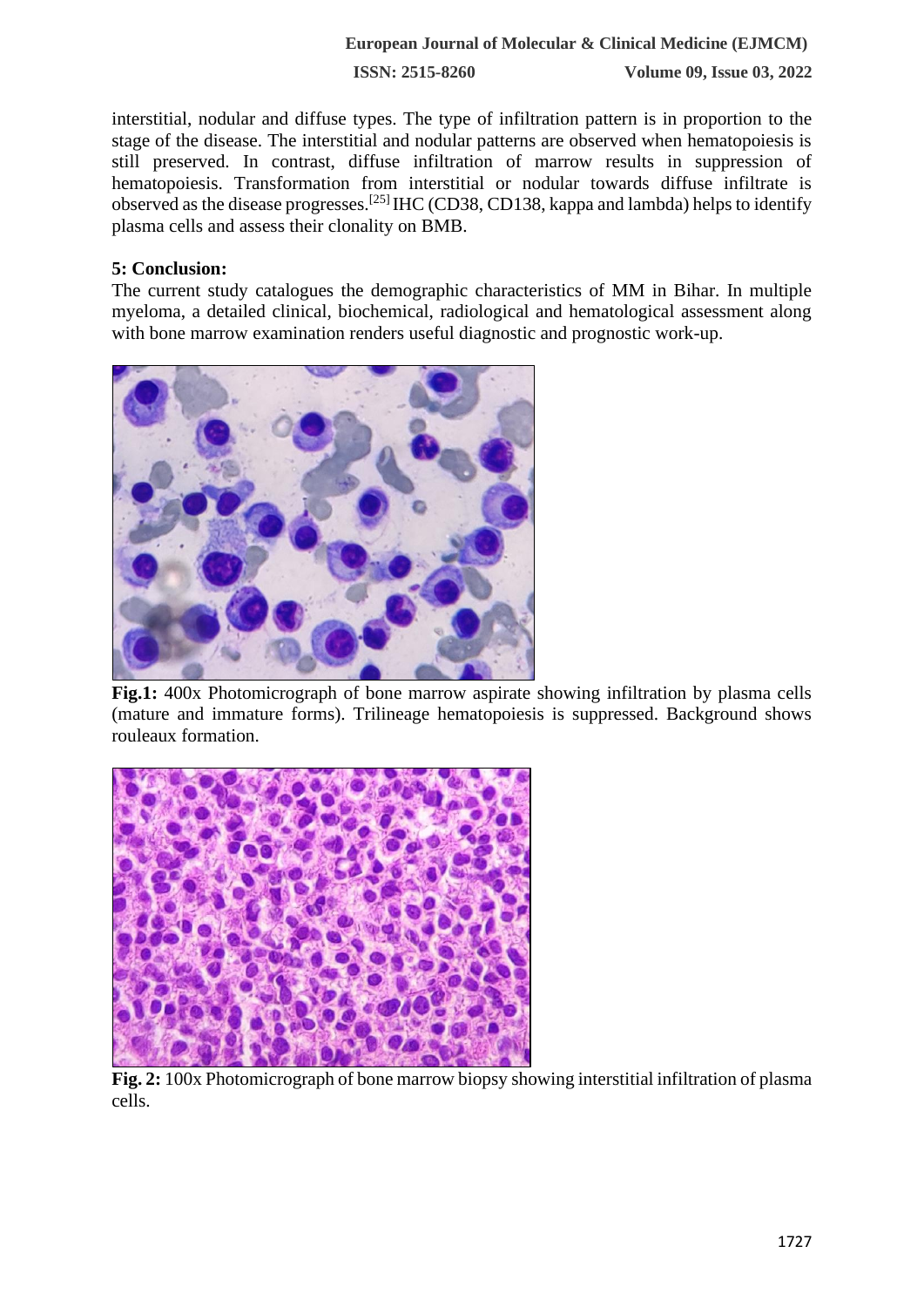

**Fig. 3:** 100x Photomicrograph showing CD 138 positivity of plasma cells.



**Fig. 4**: 100x Photomicrograph showing kappa positivity of plasma cells.



**Fig. 5:** Serum protein electrophoresis showing M-band in gamma region.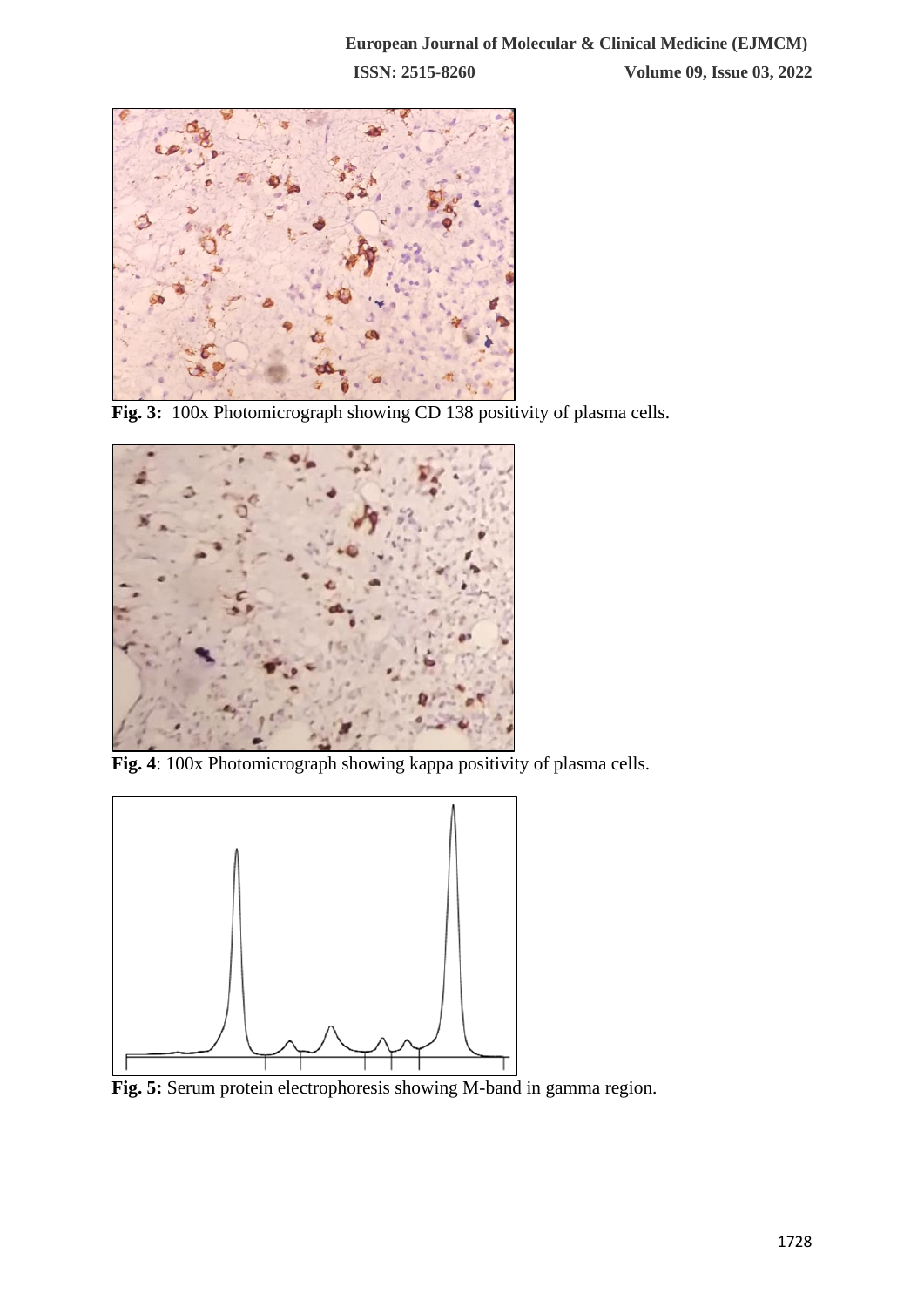

**Fig. 6:** Immunotyping showing subtraction in IgG and kappa regions.

### **References:**

- 1. Sharma S, Suri J, Kour B. Clinicopathological study of spectrum of plasma cell dyscrasias in a tertiary care centre-retrospective four year study. Indian J Pathol Oncol 2020;7(1):158- 163.
- 2. India State-Level Disease Burden Initiative Cancer Collaborators. The burden of cancers and their variations across the states of India: The Global Burden of Disease Study 1990– 2016. Lancet Oncol 2018;19:1289-06.
- 3. Van de Donk NWCJ, Pawlyn C, Yong KL. Multiple myeloma. Lancet. 2021 Jan 30;397(10272):410-427.
- 4. Mirzaei H, Bagheri H, Ghasemi F, Khoi JM, Pourhanifeh MH, Heyden YV, Mortezapour E, Nikdasti A, Jeandet P, Khan H, Sahebkar A. Anti-Cancer Activity of Curcumin on Multiple Myeloma. Anticancer Agents Med Chem. 2021;21(5):575-586.
- 5. Kumar L, Nair S, Vadlamani SP, Chaudhary P. Multiple myeloma: an update. J Curr Oncol 2020;3:72-80.
- 6. Kumar L, Verma R, Radhakrishnan VR. Recent advances in the management of multiple myeloma. Natl Med J India 2010;23:210-8.
- 7. Munshi NC, Longo DL, Anderson KC. Plasma cell disorders. In: Kasper DL, Fauci AS, Longo DL, Braunwald E, Hauser SL, editors. Harrison's Principles of Internal Medicine. 19th ed. New York: McGraw-Hill ; 2015,. p. 710.
- 8. Lee JH, Lee DS, Lee JJ, Chang YH, Jin JY, et al. Multiple myeloma in Korea: Past, present, and future perspectives. Experience of the Korean Multiple Myeloma Working Party. Int J Hematol. 2010;92:52– 57.
- 9. Raab MS, Podar K, Breitkreutz I, Richardson PG, Anderson KC. Multiple myeloma. Lancet. 2009;374:324–339.
- 10. Subramanian R, Basu D, Dutta T K. Prognostic significance of bone marrow histology in multiple myeloma. Indian J Cancer 2009 ;46:40-5.
- 11. Rajkumar SV, Dimopoulos MA, Palumbo A, Blade J, Merlini G, Mateos MV, et al. International Myeloma Working Group updated criteria for the diagnosis of multiple myeloma. Lancet Oncol. 2014 Nov;15(12):e538-48.
- 12. Filonzi G, Mancuso K, Zamagni E, Nanni C, Spinnato P, Cavo M, Fanti S, Salizzoni E, Bazzocchi A. A Comparison of Different Staging Systems for Multiple Myeloma: Can the MRI Pattern Play a Prognostic Role? AJR Am J Roentgenol. 2017 Jul;209(1):152-158.